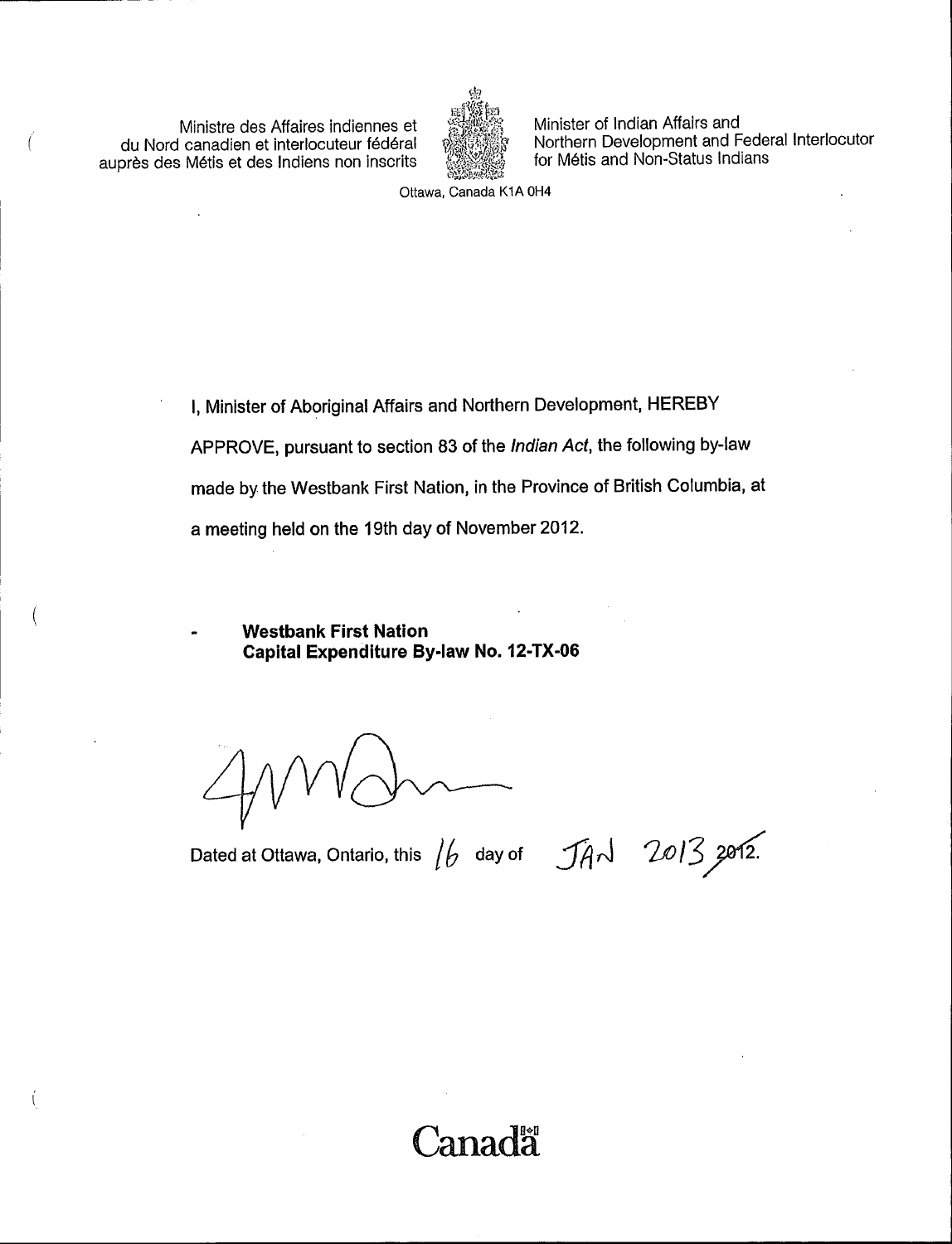# WESTBANK FIRST NATION STAFF REPORT TO COUNCIL

DATE PREPARED: November 14, 2012

DATE OF COUNCIL MEETING: November 19, 2012

PREPARED BY: Ernest Jack

DEPARTMENT: Finance /Tax

# Title of Report Capital Expenditure By -law 12 -TX -06 Lindley Building 1<sup>st</sup> Floor Renovation Project Phase II

ISSUE: This Local Revenue Law will be given first reading on October 22, 2012; this local revenue law was presented to Advisory Council at the November 13, 2012 meeting for review and recommendation. A Legal posted Notice will be placed on November 09, 2012 as required by WFN Law.

RESOLUTION:

Required ( resolution must be attached)

Not Required

BACKGROUND: WFN initially approved and 11 -TX -08 respectively for the Lindley Building Renovations of the first floor on December 20, 2011, this Local Revenue Law is to provide additional funds to complete this project.

OPTIONS: This is the most viable option to provide additional funds to complete project.

RECOMMENDATION: That WFN Chief and Council give third and final reading to 12 -TX -06 for additional funds (\$400,000.00) for Lindley Building 1<sup>st</sup> Floor Renovation Project Phase II Capital Expenditure Law 12-TX-06.

| Staff reports must be submitted to the Council Secretariat by end of day on the |  |  |  |  |
|---------------------------------------------------------------------------------|--|--|--|--|
| Wednesday preceding the date of the Council meeting.                            |  |  |  |  |

| - <i>***</i><br>Approved by Manager: (14/11). | Date: $ /- / - Z $ |
|-----------------------------------------------|--------------------|
| Reviewed by Council Secretariat:              | Date:              |

Date:  $|l-\rangle l^2-l^2$ 

Approved by Director of Operations: Date: Date: Date: Date:

| n. – 1. – <i>–</i> |  |  |  |
|--------------------|--|--|--|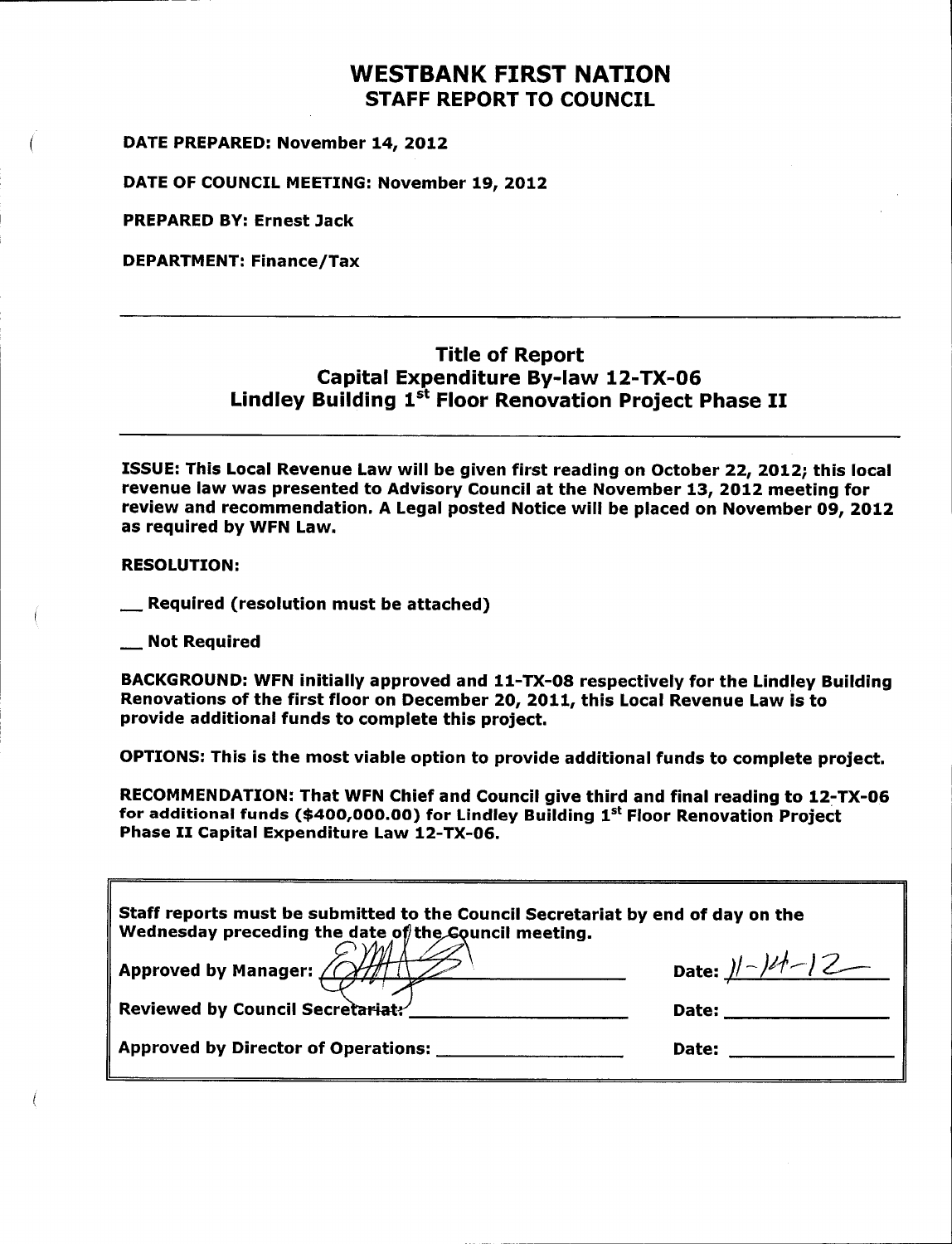### WESTBANK FIRST NATION CAPITAL EXPENDITURE BYLAW NO. 12 -TX -06

To authorize the expenditure of <sup>a</sup> maximum of Four Hundred Thousand Dollars (\$400,000. 00) from money raised pursuant to section 83(1) of the *Indian Act*, for the purposes to finish renovating the first floor of the Lindley Government Building within the Tsinstikeptum Indian Reserve No.10.

WHEREAS: Pursuant to Section 83(1) of the Indian Act and Westbank First Nation's inherent right of self-government, Westbank First Nation has enacted the Westbank First Nation Property Taxation Bylaw, 95-TX-08 (the "Taxation By-law");

- A. Pursuant to the Westbank First Nation Expenditure By -law, 1995, amended by By -law 97- TX-03 (the "Expenditure By-law"), Westbank First Nation is authorized to expend moneys raised pursuant to the Taxation By -law for local purposes, including the provision of Local Services on Reserve and capital projects;
- B. In accordance with section 12(3)(1) of the Taxation By-Law, Westbank First Nation annually deposits ten percent (10%) of annual gross taxes into the "a cumulative capital projects fund", (the "Cumulative Fund") to be used from time to time for such capital projects as may be authorized by a separate by-law;
- C. In accordance with 4.4 of the WFN Expenditure By-law 1995, all surplus monies remaining in the Taxation Fund at the end of the Fiscal Year specified in the Expenditure by -law Annual Budget Schedule may be transferred into the Stabilization Fund, and may be applied towards the operation and administration costs for the next Fiscal Year, overruns on existing Capital projects or for any other contingencies, (the "Stabilization Fund");
- D. Westbank First Nation deems it desirable and in the best interest of the community to finish the First Floor Renovations to the Lindley Government Building on Tsinstikeptum Indian Reserve No. 10 at 515 Hwy 97 S, Kelowna, BC according to the schematics and plan attached (Schedule A) with an additional estimated cost of Four Hundred Thousand Dollars (\$400,000);
- E. Funding for the first floor Renovations to the Lindley Government Building on Tsinstikeptum Indian Reserve No. <sup>10</sup> will be Four Hundred Thousand Dollars (\$400,000) drawn from the Cumulative fund, <sup>a</sup> total of up to four hundred thousand dollars (\$400,000) of funds raised pursuant to Section 83( 1) of the Indian Act.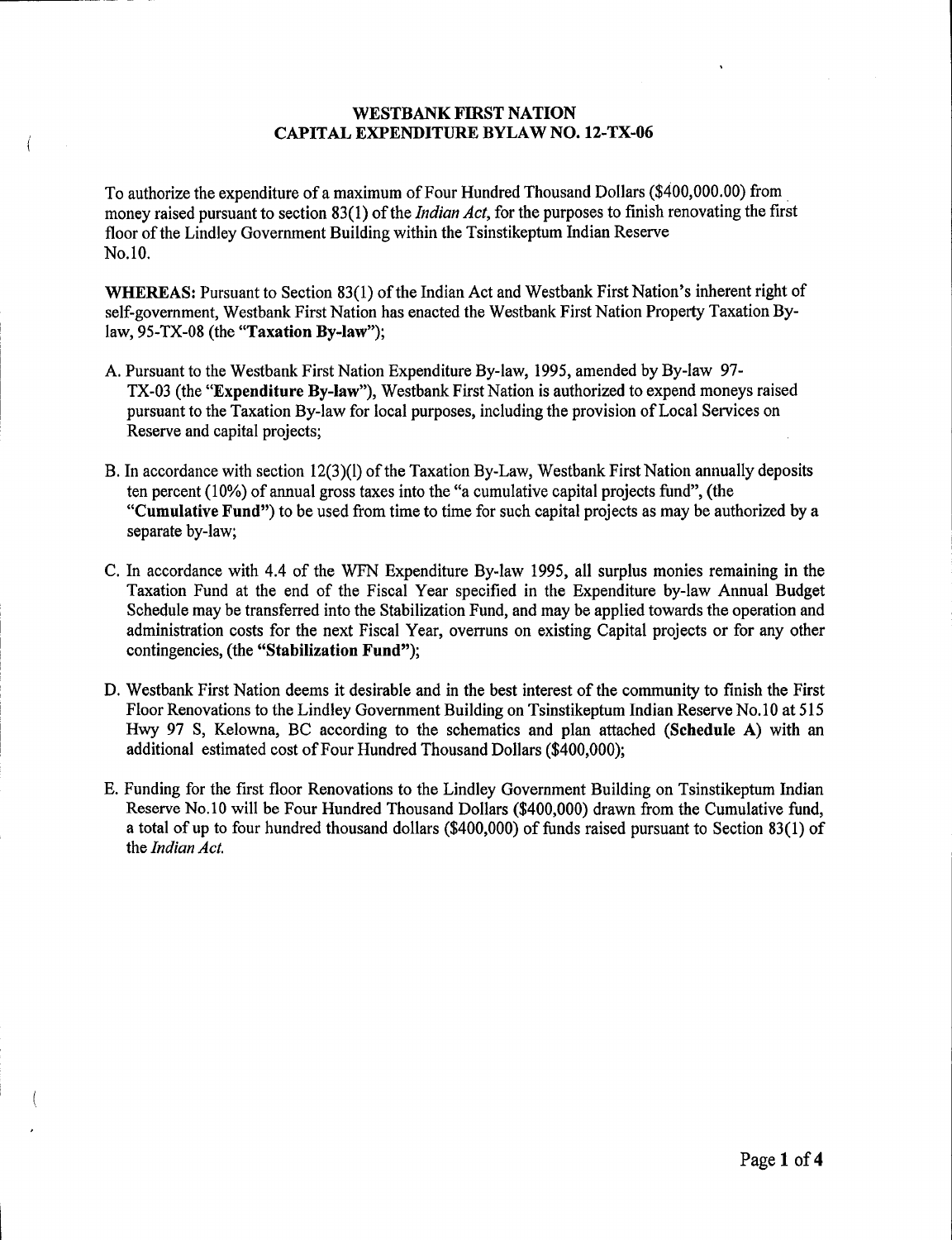NOW THEREFORE, THE Council of Westbank First Nation hereby enacts the following by -law;

### SHORT TITLE

1. This By -law may be cited for all purposes as the IR# 10 Lindley Building First Floor Renovation Capital Expenditure Bylaw No. 12-TX-06.

#### EXPENDITURE AUTHORIZATION

- 2. Westbank First Nation hereby acknowledges that it is in the best interests of the community to proceed with the First Floor Renovations to the Lindley Government Building on Tsinstikeptum Indian Reserve No. 10 at 515 Hwy 97 S, Kelowna, BC according to the schematics and plan attached (Schedule A) (the "First Floor Lindley Building Renovation project");
- 3. Westbank First Nation hereby approves the expenditure of not more than Four Hundred thousand dollars (\$400,000) on the First Floor Renovation project to be drawn from the Stabilization fund;
- 4. Westbank First Nation authorization of this capital expenditure includes all external expenditures related to the project including architects, designers, consultants, engineers, contractors, permits, and suppliers of all related goods and materials, but will not include any allocation of WFN internal costs, overhead, or implicit interest.
- 5. Any of the project funds not expended on the " First Floor Renovation project" or incidental costs related thereto will be reimbursed to the fund from which it originated.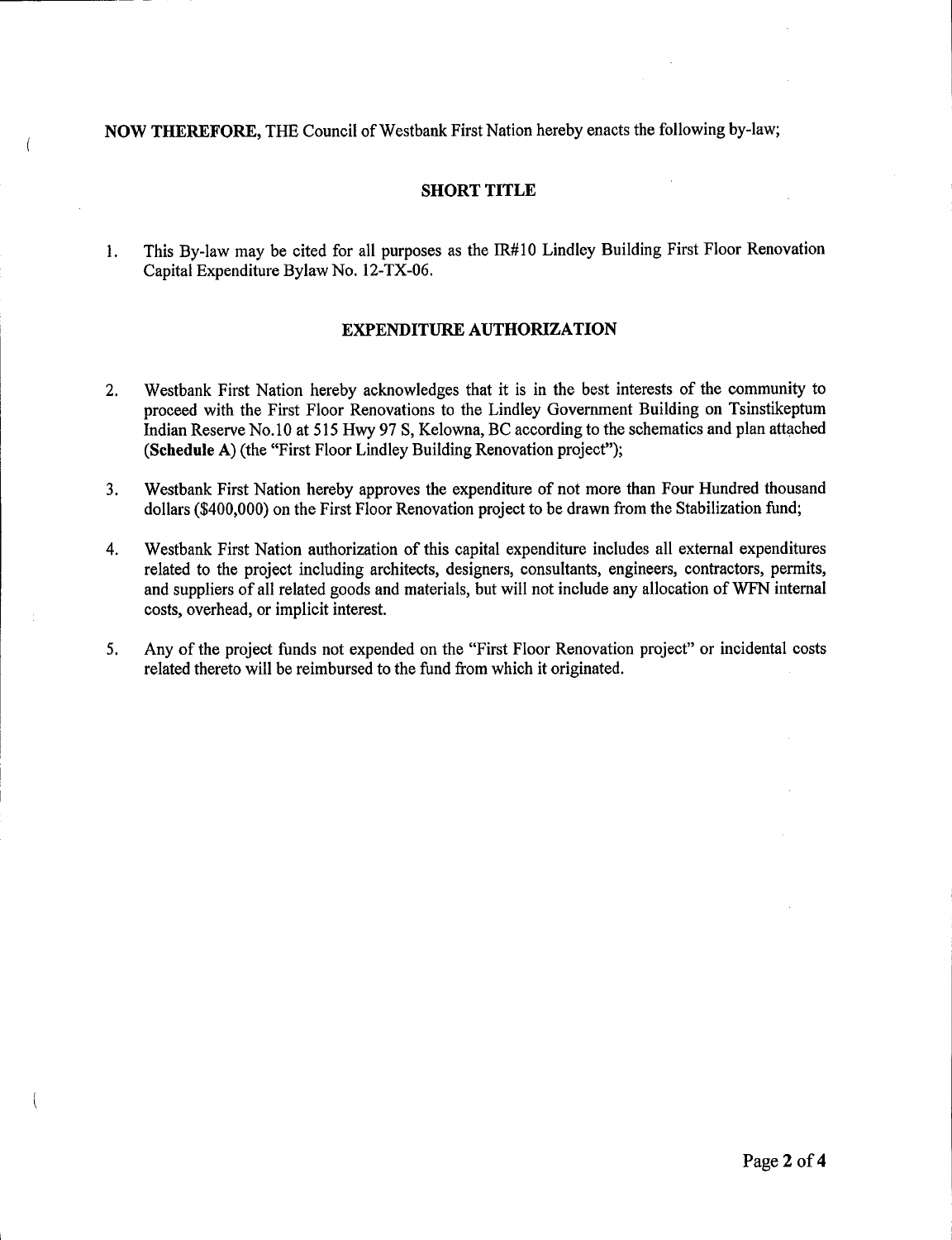#### EFFECTIVE

This By -law comes into full force and effect upon approval by the Minister of the Department of Indian Affairs and Northern Development.

#### BE IT HEREBY RESOLVED AND AGREED:

That this By-law, entitled IR#10 Government Building (Lindley Building) First Floor Renovation Capital Expenditure Bylaw No. 12 -TX -06 being read for the first, second and third and final time by the Council of Westbank First Nation held at duly convened meetings.

## 1<sup>st</sup> Reading

 $K$ elowna, British Columbia, this  $22<sup>nd</sup>$  day of October 2012.

2<sup>nd</sup> Reading

Exempt from second reading as per section 60.9 of Westbank First Nation Constitution pertaining to enactment of <sup>a</sup> Local Revenue Law.

3<sup>rd</sup> Reading Kelowna, British Columbia, this  $19<sup>th</sup>$  day of November 2012.

Chief Robert Louie

Councillor Mick Werstuik

Councillor Lorrie Hogaboam

Councillor Michael De Guevara

Councillor Christopher Derickson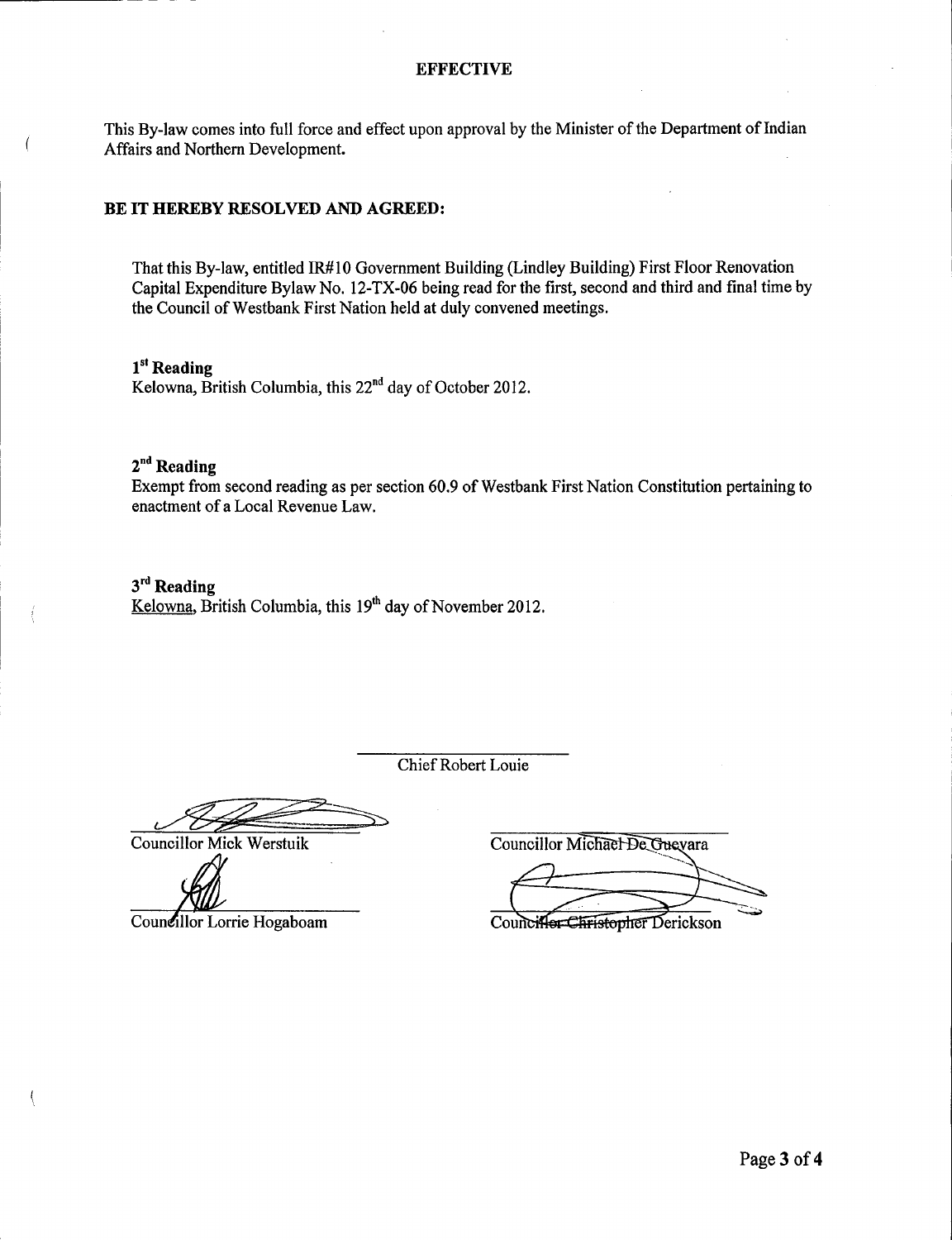IR #10 Lindley Government Building First Floor Renovation Capital Expenditure By -law No. 12 -TX -06

## COST SUMMARY

| <b>ITEM</b>                  | WFN (LGS)         | YEAR OF            |
|------------------------------|-------------------|--------------------|
|                              | <b>LOCAL</b>      | <b>EXPENDITURE</b> |
|                              | <b>GOVERNMENT</b> |                    |
|                              | <b>SERVICES</b>   |                    |
| Stage $I$ – planning         | ۰D                | 2012               |
| Stage $\Pi$ – detail design  |                   | 2012               |
| Stage III - land acquisition | \$                | N/A                |
| Stage IV-construction        | \$                | 2012               |
| <b>TOTAL</b>                 | \$400,000         |                    |
|                              |                   |                    |

Page 4 of 4